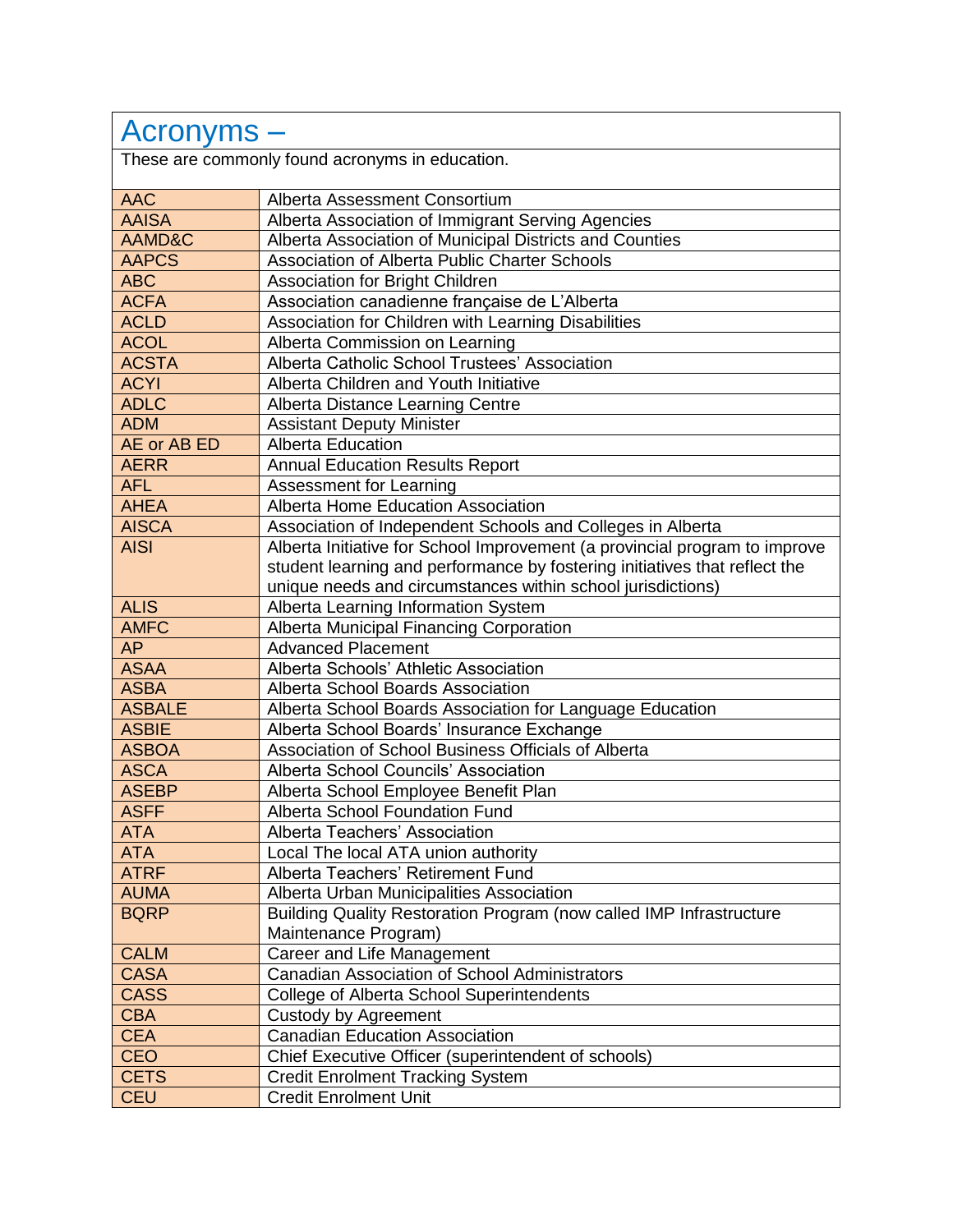| <b>CMEC</b>                | Council of Ministers of Education in Canada                                   |
|----------------------------|-------------------------------------------------------------------------------|
| <b>COATS</b>               | <b>Council of Alberta Teaching Standards</b>                                  |
| <b>CPF</b>                 | <b>Canadian Parents for French</b>                                            |
| <b>CSA</b>                 | Council on School Administration                                              |
| <b>CSBA</b>                | <b>Canadian School Boards Association</b>                                     |
| <b>CTS</b>                 | <b>Career and Technology Studies</b>                                          |
| <b>DIPS</b>                | Diploma Exams                                                                 |
| <b>DM</b>                  | <b>Deputy Minister</b>                                                        |
| <b>EAP</b>                 | Employee Assistance Program                                                   |
| <b>ECS</b>                 | Early Childhood Services (kindergarten)                                       |
| <b>ESL</b>                 | English as a Second Language                                                  |
| <b>FAS</b>                 | Fetal Alcohol Syndrome                                                        |
| <b>FCSS</b>                | Family and Community Social Services                                          |
| <b>FNMI</b>                | First Nations Métis Inuit                                                     |
| <b>FOIP</b>                | Freedom of Information and Protection of Privacy Act                          |
| <b>FPFA</b>                | Fédération des parents francophones de l'Alberta                              |
| <b>FSL</b>                 | French as a Second Language                                                   |
| <b>FTE</b>                 | <b>Full Time Equivalent</b>                                                   |
| <b>GLA</b>                 | <b>Grade Level of Achievement</b>                                             |
| <b>HSE</b>                 | <b>High School equivalent</b>                                                 |
| <b>HR</b>                  | Human Resources (personnel services)                                          |
| IB                         | Program International Baccalaureate Program (a comprehensive                  |
|                            | curriculum of general education responding to the needs for greater           |
|                            | challenge in the upper secondary level)                                       |
| <b>ICT</b>                 | Information and Communication Technology                                      |
| <b>IEP</b>                 | <b>Individual Education Plan</b>                                              |
| <b>IMP</b>                 | Infrastructure Maintenance Program                                            |
| <b>IMR</b>                 | Infrastructure and Maintenance Renewal Program                                |
| <b>IPP</b>                 | Individualized Program Plans                                                  |
| K and E                    | Knowledge and Employability courses                                           |
| <b>LAC</b>                 | Local Advisory Committee (for ECS)                                            |
| <b>LDAA</b>                | Learning Disabilities Association of Alberta                                  |
| <b>LRC</b>                 | <b>Learning Resources Centre</b>                                              |
| <b>LRDC</b>                | Learning Resources Distributing Centre (an operation that purchases and       |
|                            | resells instructional materials to school jurisdictions for their book rental |
|                            | programs)                                                                     |
| <b>NSBA</b>                | National School Boards Association<br>Occupational Health and Safety          |
| OH and S<br>P <sub>3</sub> | <b>Public Private Partnership</b>                                             |
| <b>PAAC</b>                | Program and Assessment Advisory Committee                                     |
| <b>PD</b>                  | <b>Professional Development</b>                                               |
| <b>PSBAA</b>               | Public School Boards' Association of Alberta                                  |
| <b>PAT</b>                 | <b>Provincial Achievement Test</b>                                            |
| <b>PLC</b>                 | <b>Professional Learning Community</b>                                        |
| <b>POM</b>                 | <b>Plant Operations and Maintenance</b>                                       |
| <b>PTR</b>                 | <b>Pupil Teacher Ratio</b>                                                    |
| <b>PUF</b>                 | Program Unit Funding (can be obtained by ECS program operators to             |
|                            | provide individual programs for children with severe disabilities)            |
| <b>PUG</b>                 | <b>Program Unit Grant</b>                                                     |
|                            |                                                                               |